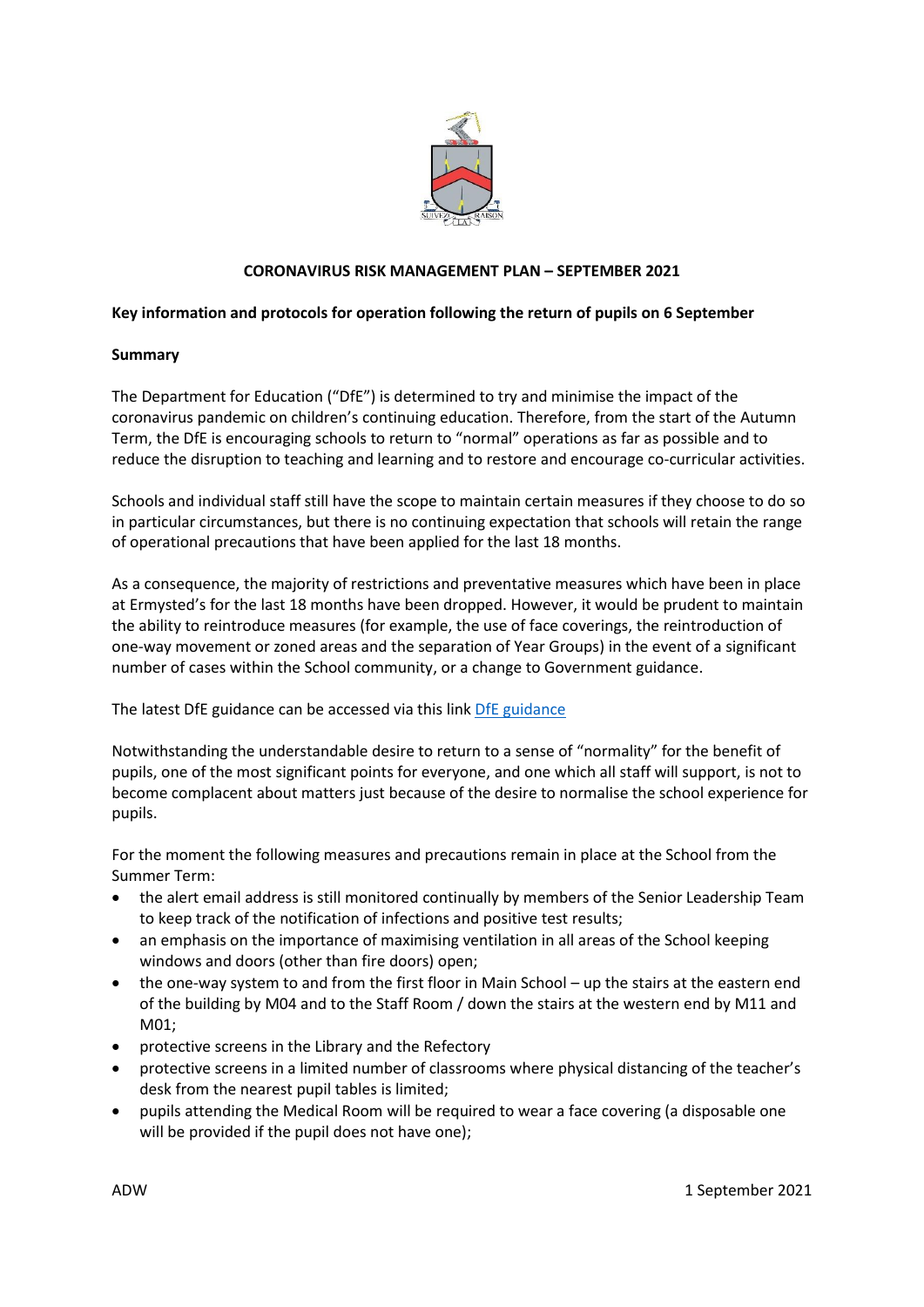• additional cleaning staff on site through the day tasked with attention to touchpoints and communal areas.

In addition, staff may choose to adopt other measures including the following:

- wearing face coverings in classrooms and communal areas;
- avoid mixing with colleagues and pupils during break and lunch times.

The majority of internal meetings at the School will now take place in person, but staff will have the option to participate online if they prefer. The guiding principles governing such choice are likely to include:

- the size of room and the number of participants;
- the extent of ventilation that is possible.

So, for example, the weekly Staff Briefing each Monday morning will continue to be held online rather than 50+ people gathering in the Staff Room.

Clearly there remains the possibility that matters may have be reviewed again at some point in the coming months in response to a significant change in the wider health environment and/or direction from DfE. The School has contingency plans and will respond and adapt swiftly with the introduction of any additional measures that might be required.

Whilst all staff, governors and parents will support the desire to get pupils back into the School and to restore some sense of normality in terms of their experience, it is equally important to facilitate this in a way which does not ignore the continuing health risks from the pandemic or compromise the effectiveness of the precautions which have been adopted.

## **Guidance**

All members of the School community have become familiar with changes to the way in which the School has operated over the last 18 months. The measures and precautions have been recorded in a structured way during that time following the first Risk Management Plan which was written in May 2020.

This document (September 2021) has been produced without all of the background narrative and references that were included at the point of that original plan which have become familiar to everybody over the last 18 months. The focus is on updating all of the practical measures that were set out 18 months ago so that stakeholders know what is now expected or recommended now in relation to how the School should operate in the Autumn Term.

Separate from Ermysted's own Risk Management Plan, the School has continued to incorporate and act on recommendations and advice contained in various iterations of the North Yorkshire County Council ("NYCC" or "the Local Authority") guidance published under a number of headings around the "Wider-Opening of Schools" first released in June 2020.

These documents have outlined areas for practical analysis and preparation and were developed in consultation with union representatives. The templates was reviewed and completed to show the "control measures" that had been adopted at the School in response to the possible "hazards" identified by the Local Authority and each update has been made available and published on the School website.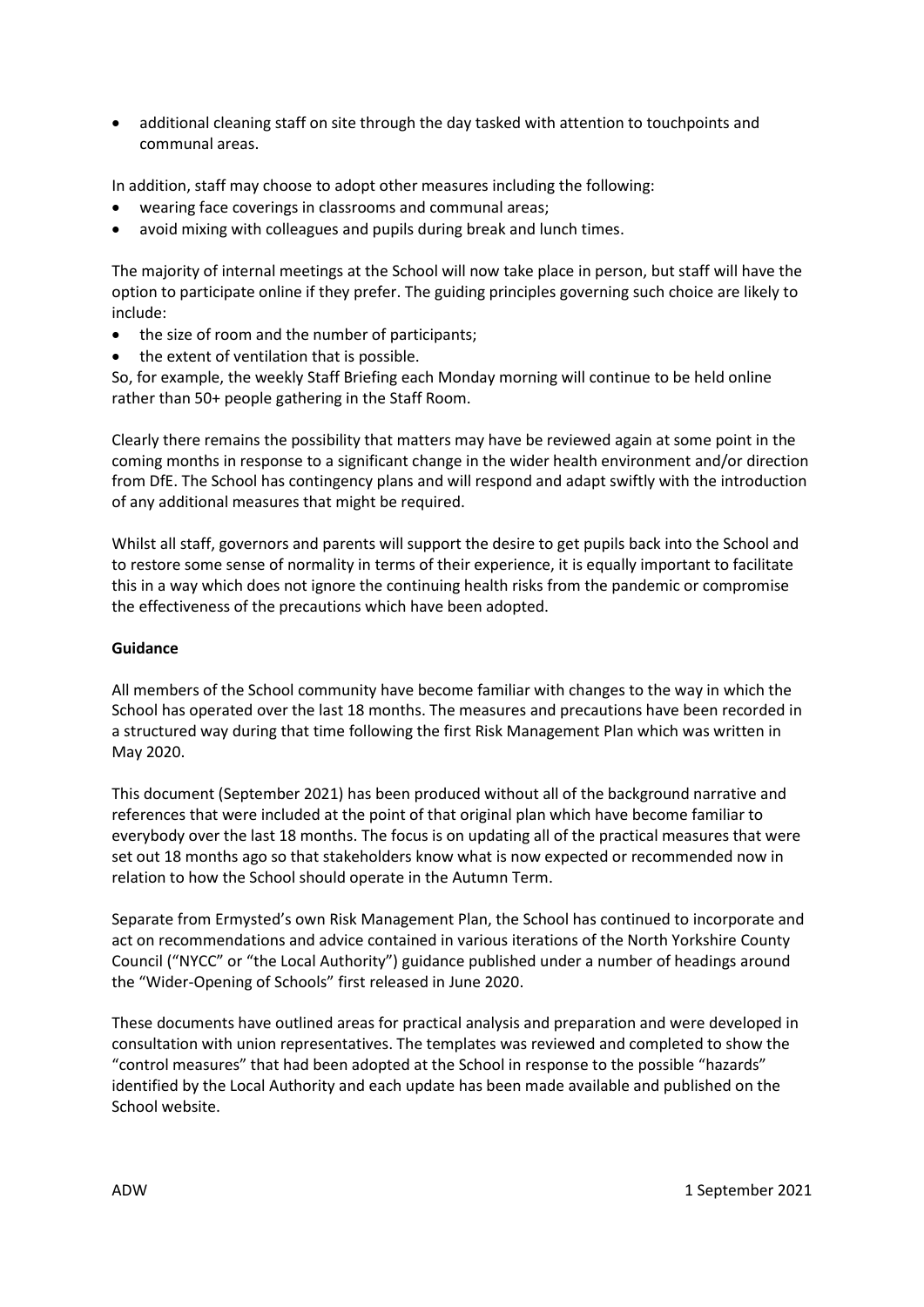In addition to the School's own Risk Assessment, the latest version of the Local Authority template document "Covid Secure Arrangements from September 2021" has been completed and added to the School website.

# **Start of Term**

In accordance with DfE guidance, all pupils will (subject to obtaining parental consent) take two lateral flow-tests separated by a minimum of three days when they first return to the School for the start of term in September. These will be organised for:

- Tuesday 7 September Year 7 / Year 12
- Wednesday 8 September Year 8 / Year 9 / Year 10 / Year 11 / Year 13
- Friday 10 September Year 7 / Year 12
- Monday 13 September Year 8 / Year 9 / Year 10 / Year 11 / Year 13

The tests will be supervised but pupils will carry them out themselves. The tests which have been provided are from different supplier to those used in earlier months and are easier to administer as they only require a nasal sample and do not involve taking a throat swab.

It is hoped that for all pupils other than those in Year 7 the testing process should be straightforward as all pupils in Year 8 and above should be familiar with what is required after testing themselves at home over recent months.

Should any positive results from a lateral-flow test be returned during this process, the pupil(s) involved will be isolated and sent home to take a further PCR test to confirm the initial result.

All staff will also be encouraged to continue testing themselves at home and kits will be available for collection from the School Office for them to do so.

The DfE has indicated that secondary school pupils should continue to follow a regime of undertaking lateral flow testing at home twice a week until the end of September when the position will be reviewed.

The School will continue to source and distribute test kits to pupils and staff to facilitate this.

### **Plans for return in the Autumn Term**

The contents of this Plan have been split under the same headings as have been applied to the Risk Assessments produced over the last 18 months to make the revised practices easier to follow (although these are not mutually exclusive and there is a degree of overlap in some areas):

- Pupil Year Groups
- Classroom teaching
- Remote provision
- Social distancing and face coverings
- Staff interaction
- Movement around the site and the time available to pupils outside of sessions
- Handwashing and personal hygiene
- Medical provision and personal protection equipment
- Staff health concerns
- Cleaning
- Catering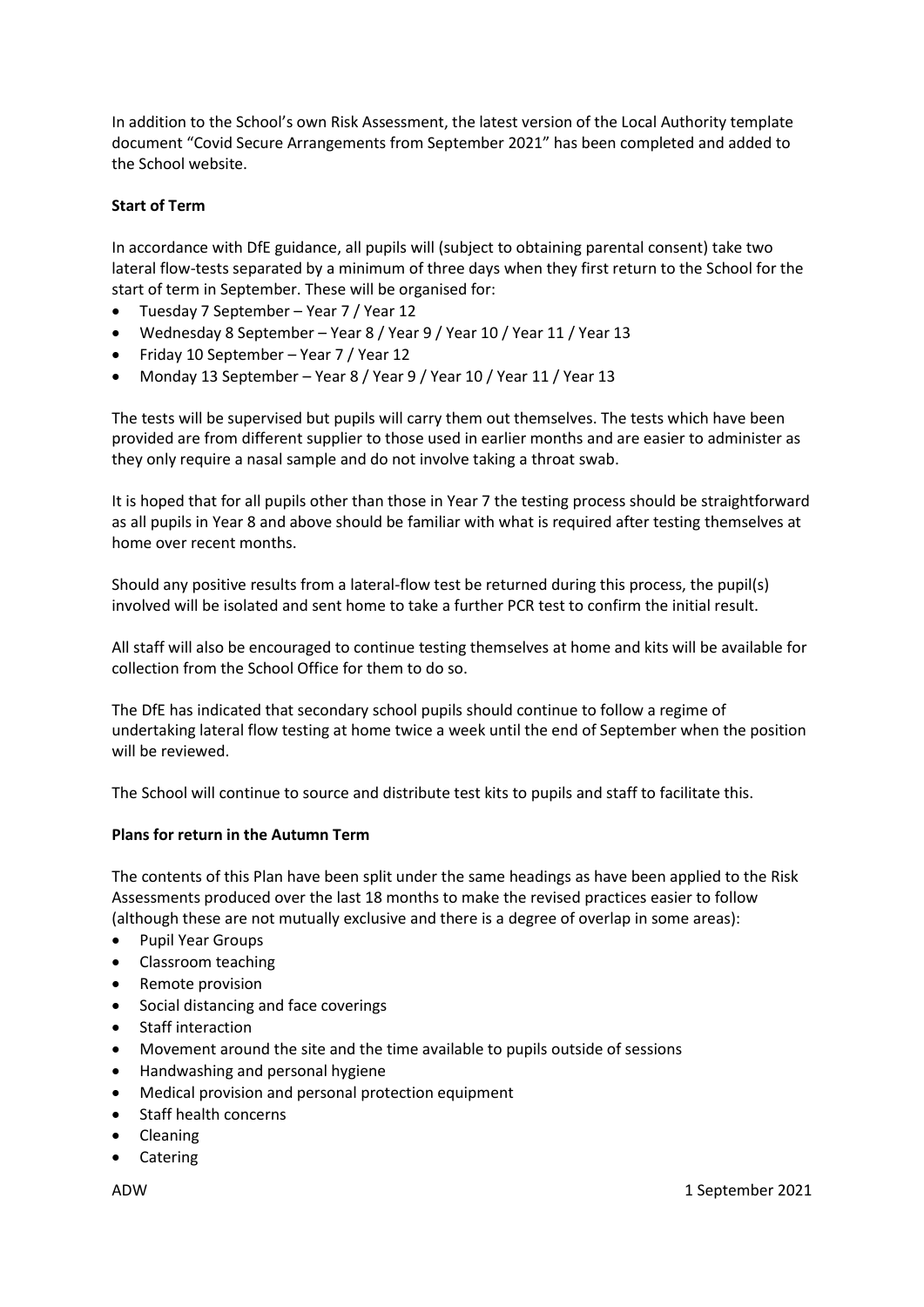- Sports changing areas and equipment
- Communal areas and facilities
- Library
- Equipment, water and air conditioning
- Visitors to the site
- School trips and activities
- Alarms and emergencies including consideration of revised evacuation protocols

# **Pupil Year Groups**

In accordance with DfE guidance, the concept of Year Group "bubbles" which formed the core separation of groups of pupils and the basis for reducing opportunities for mixing last year has been abolished.

The School will continue to designate particular areas or rooms as the base for each Year Group which will produce a nominal separation for limited parts of the day, but the concentration of lessons in home areas such as the form rooms for Year 7 and Year 8 will no longer apply. Other measures such as staggered arrival and departure times have also been withdrawn.

Each Year Group is still allocated an area of the School for lessons (where viable) and for registration and form time as follows:

- Year 7 : Main School Lower Floor (Maths corridor)
- Year 8 : English/DT Upper Floor (English rooms)
- Year 9 : Main School Upper Floor (MFL corridor)
- Year 10 : Mobiles / M15 / RS Rooms
- Year 11 : School House
- Year 12 : Science Laboratories / School House / Sixth Form Centre (Left)
- Year 13 : Science Laboratories / Sixth Form Centre (Right)

Break and lunchtimes will continue to be split which may reduce contact and potential interaction between Year Groups to a limited extent, but the driver for this is the structure of the school day rather than anti-coronavirus measures *per se*.

- Year Groups 7 / 8 / 9 / 13 have break at 10.00 between Period 1 and Period 2 and lunch at 12.20 before registration at 13.05.
- Year Groups 10 / 11 / 12 have break at 11.05 between Period 2 and Period 3 and lunch at 12.45 following their registration at 12.20.

The concept of social distancing between pupils has effectively been dropped but pupils may still be encouraged to follow it in communal areas and corridors.

# **Classroom teaching**

The established approach where teachers generally work from individual classrooms and pupils move rooms between lessons has been restored with the removal of the restrictions on the movement of students around the School site. Full teaching practice for all Year Groups will resume in specialised accommodation (in particular the Science laboratories).

Whilst there is no separation of pupils' desks and chairs, the principle of maintaining at least 2 metres between the area used by teachers (desk, computer and access to whiteboards) and pupils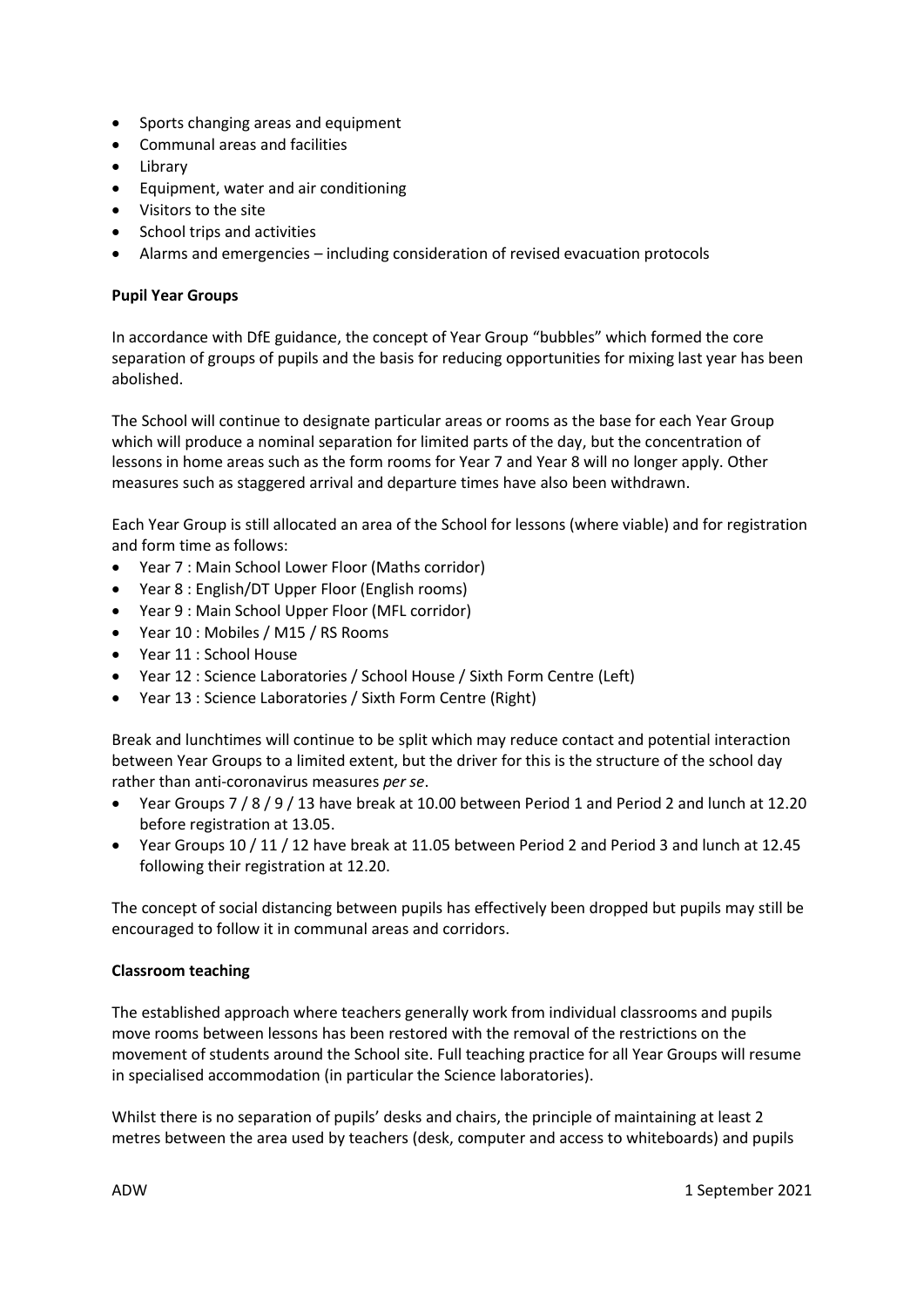has been retained as recommended in the Government's Guidance. In rooms where this is not possible, screens have been provided between the teaching space and the nearest pupils' desks.

All classrooms with movable tables and chairs have been be set out so that pupils are facing in the same direction – some were previously arranged with tables set out for group work.

Increased airflow and an objective of maximising ventilation continue to be emphasised in the most recent Guidance to schools. Staff have been instructed to open windows and doors wherever practical during lessons to enhance the flow and circulation of air, except where this involves fire doors without automatic closers (which should not be fixed open).

#### **Remote provision**

During the period of closure earlier in the year, the School delivered a full programme of tuition on line. The majority of teachers worked effectively in delivering lessons to pupils across the Year Groups and many pupils successfully submitted material for review and marking.

This provision will remain available following the return of pupils to the School in September for any boys or classes who are required to isolate over the coming weeks as a consequence of infection with coronavirus (or in practice if they are unable to attend in person for other reasons).

#### **Social distancing and face coverings**

The concept of social distancing between pupils has effectively been dropped but pupils may still be encouraged to follow it in communal areas and corridors. All signage on the matter around the School site has been removed.

Similarly, face coverings are not required but staff and pupils who wish to use them may continue to do so.

Staff who supervise or oversee pupils as normal in operating the School in aspects such as:

- arrival at the School in the morning, directing pupils to handwashing facilities in the Quad;
- break time;
- lunch time both outside the buildings and in the Refectory;
- leaving the School site at the end of the day including waiting in the bus pens; may choose to do so observing the 2-metre protocol.

At the end of the day, a large number of pupils congregate in the pen area at the front of the school site to wait for buses. This area remains divided up into sections with posts and ropes to allow pupils from different Year Groups to stay apart.

## **Staff interaction**

All internal meetings were conducted virtually during the Summer Term using Microsoft Teams and this facility will continues to be available. It will remain the normal medium for the weekly Staff Briefing given the alternative of all staff congregating in the Staff Room.

The Staff Room has been restored for regular use at break and lunchtime and for access to hot water and to make drinks. Staff are requested to take responsibility for ensuring that they clean anything which they use.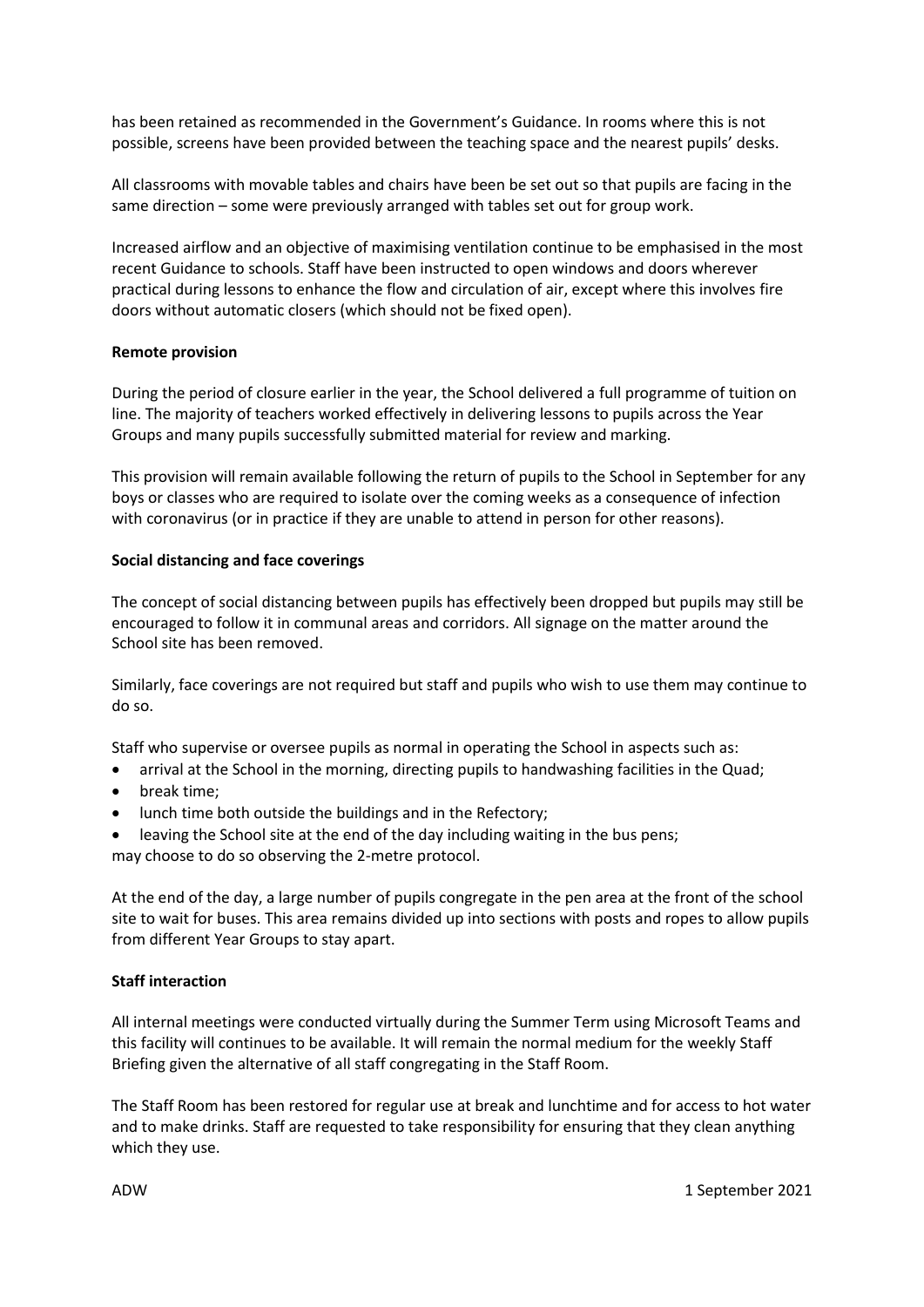## **Movement around the site**

The plan which was devised and operated for the last 18 months to facilitate one-way movement around the site has essentially been dropped.

One exception is the use of the two staircases in Main School where the principle of up at one end (the eastern stairs by M04/M14 and to the Staff Room) and down at the other (the western stairs by M01/M11) has continuing benefits in reducing crowding.

A second exception is the use of the staircase in the English/DT Block. This should be used for staff and pupils going up to the first floor but they should exit from that level via the external fire escape to reduce crowding on the main stairs at times of changeover between lessons.

### **Handwashing and personal hygiene**

All pupils should still be are directed to the Quad area to wash their hands on arrival in the morning (signs reminding them are fixed to the gates) and on their way to the Refectory at lunchtime.

Each classroom continues to be is equipped with:

- hand sanitiser dispensers on the wall outside the door;
- additional hand sanitiser in the classroom;
- cleaning solution for hard surfaces;
- microfibre cloths;
- box of tissues;
- new pedal-operated lidded bins.

### **Medical provision and personal protection equipment**

Multiple sources of guidance from DfE, NHS and PHE provide clear instructions on how to deal with any pupils who become unwell whilst at school. The Senior Leadership Team and the School's First Aid staff have repeated experience of implementing the appropriate procedures.

Pupils who display any symptoms of COVID should be referred to the qualified First Aid staff in the School Office (as would normally be the case for pupils experiencing illness or injury) from where they may be isolated in the Medical Room.

A separate toilet facility has been identified nearby for use by any pupils who have been thus isolated and which will then be closed to others until it has been cleaned.

The most important PPE provision is that for any staff who may come into contact with or have to help any pupils who become unwell whilst at the School. The PPE available for staff providing first aid and medical support to pupils who report as unwell whilst at the School includes:

- goggles;
- visors for eye and face protection;
- face masks;
- disposable gloves;
- disposable aprons.

Any pupils attending the Medical Room will be required to wear a face-covering irrespective of the reason for their attention as a protective measure for the staff involved in attending to them.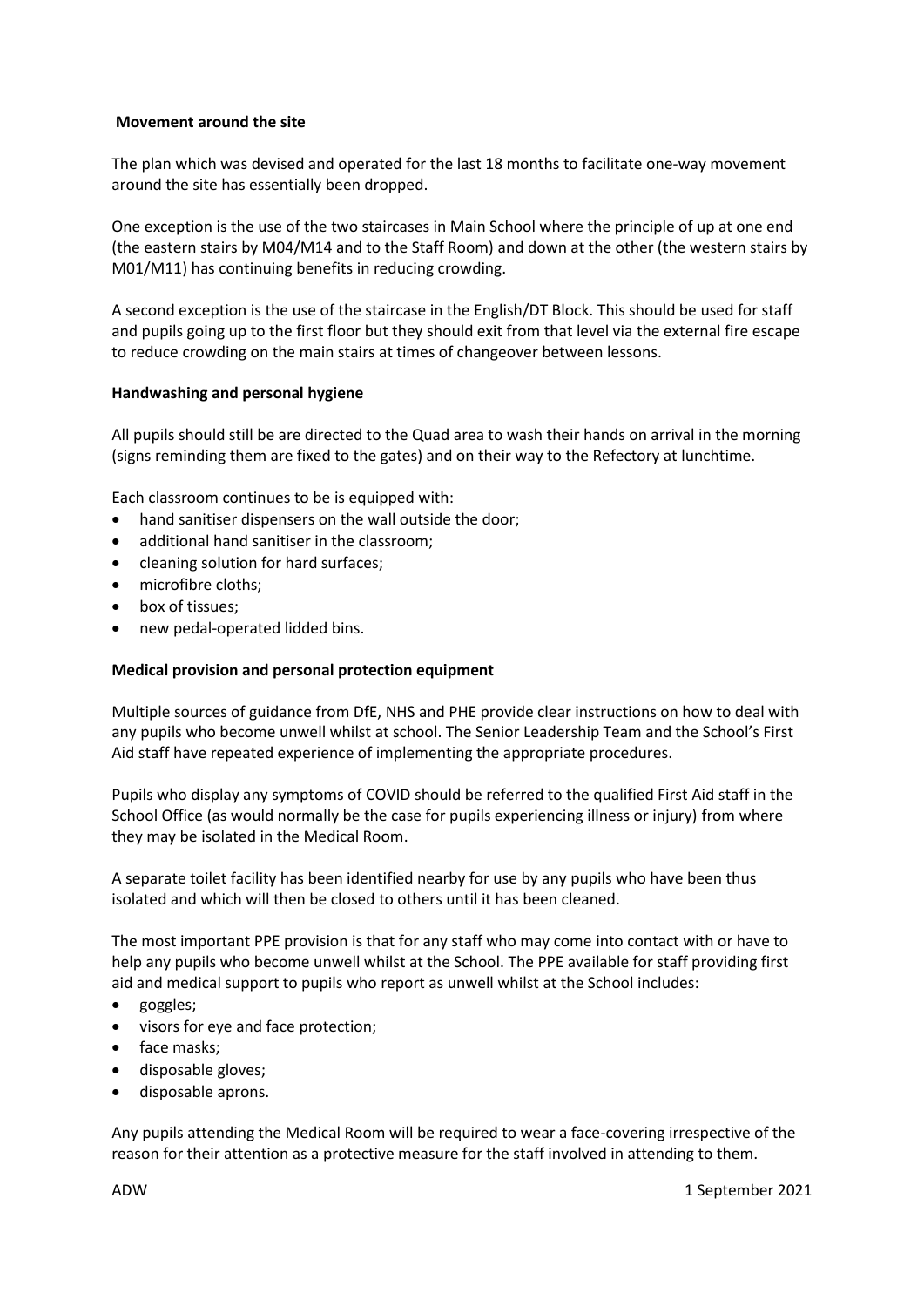### **Staff health concerns**

Government guidance and interpretation concerning underlying health conditions and their impact on whether staff may be at additional risk has been updated and amended several times during the pandemic. Currently guidance only identifies the Clinically Extremely Vulnerable as a group to which specific attention should be addressed and individual risk assessments considered. It is not anticipated that any staff or pupils should currently be precluded from returning to the School or would be exposed to additional unacceptable risk in medical terms as a result of any underlying chronic conditions.

The Headmaster has invited any staff who may have underlying heath conditions which they believe might cause increased risk to contact him directly in confidence to discuss those.

The Headmaster has contacted all female staff to alert them to the updated guidance concerning coronavirus and pregnancy and asked that any to whom it applies should contact him in confidence.

#### **Cleaning**

The rigorous regime of enhanced cleaning in support of maintaining separate Year Group bubbles is no longer required.

However, additional benefits were recognised in having cleaning staff on site throughout the school day; therefore a limited number of cleaning staff will continue to be present throughout the day, focussed on cleaning communal areas, touchpoints, the toilets, maintaining supplies in classrooms and sanitiser dispensers around the site.

### **Catering**

The Refectory service has been restored for both breakfast and morning break time.

The separation of Year Groups at lunchtime will remain in operation as it has benefits in managing the flow of pupils through the Refectory.

Numbered seating is still in place but will not be utilised unless a regime to be able to trace contacts within the School is reintroduced.

#### **Sports changing areas and equipment**

The changing rooms in the PE Block are small and unventilated and remain an area of difficulty given the overall emphasis on maximising ventilation as a precautionary and preventative measure.

However, the increased demands on usage of the Sports Hall mean that changing in that area has been dropped and the changing rooms will again be used. The changing rooms will continue to be protected to a limited degree by electrostatic fogging and a regime of cleaning each day.

Staff will continue to encourage pupils to clean individual items of sports equipment before and after use.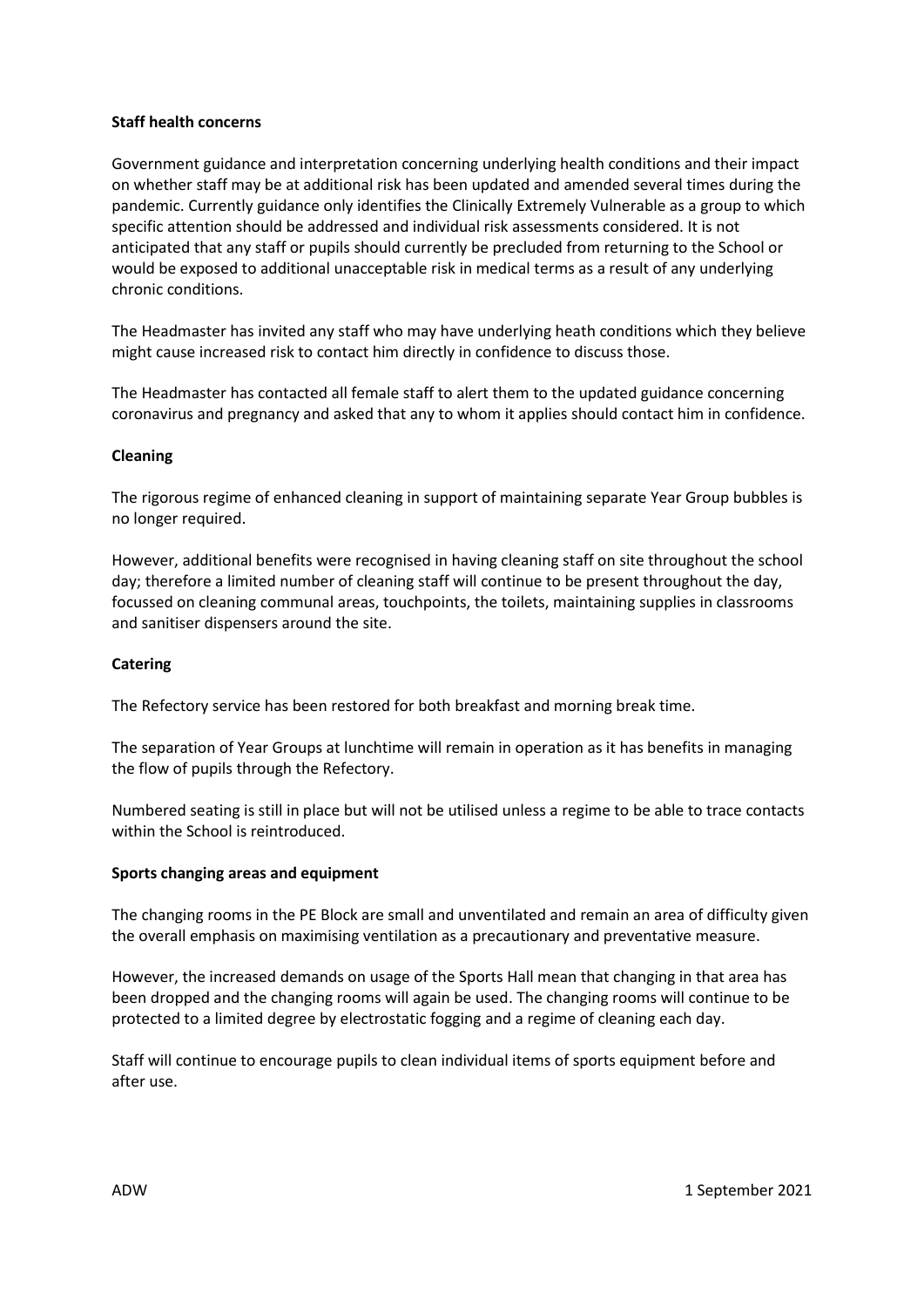## **Communal areas and facilities**

Furniture and chairs with fabric covers which had been removed from use have now been reinstated in areas such as:

- the Boardroom;
- Library;
- Sixth Form Library;
- Staff Room;
- Sixth Form workrooms;
- classrooms with soft covered chairs which are used by more than one member of staff.

Basic plastic chairs have been retained in the Reception area outside the School Office and in the Medical Room which are more likely to require regular and enhanced cleaning.

Toilet facilities continue to be "zoned" to avoid Year Groups mixing in those areas but also as a measure to manage behavioural issues.

Windows which had previously been secured in toilet facilities have been unlocked so that they can be opened to facilitate a flow of air. Extractor fans in toilets have also be tested and replaced where necessary for the same reason.

# **Library**

The Library has been reopened and is operating normally.

# **Equipment, water and air conditioning**

The majority of the School's equipment and infrastructure which requires annual servicing and maintenance has continued to be addressed as usual.

In accordance with instructions from the Local Authority, water fountains remain turned off to reduce an obvious source of potential sharing of respiratory droplets and pupils are advised to bring water with them to school.

The regular programme of legionella testing of the water supplies around the site has continued.

As indicated earlier, staff have been be instructed to open windows and doors wherever practical during lessons to increase the flow and circulation of air and maximise ventilation in the buildings.

The Government has indicated that schools will be provided with carbon dioxide monitors to check the quality of ventilation but no indication of timing has been offered.

# **Visitors to the site**

As a general principle, visitors may now be accommodated on the site and people such as peripatetic music teachers and sports coaches have returned.

All are encouraged to continue to observe distancing and maintain COVID protocols where practical.